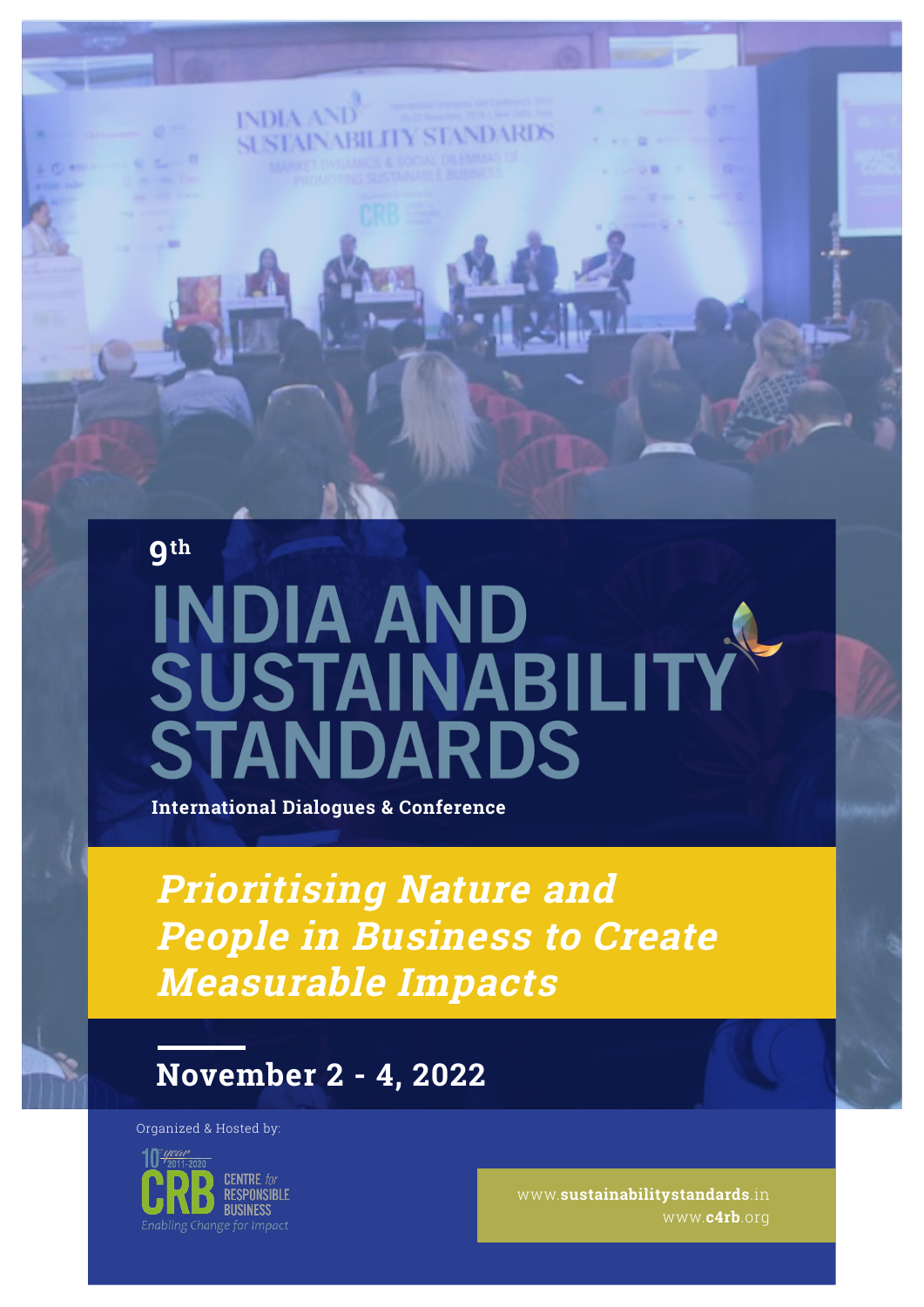## **About** India and Sustainability Standards (ISS)

Centre for Responsible Business CRB's annual flagship conference 'India and Sustainability Standards: International Dialogues and Conference' convenes a diverse set of stakeholders to dialogue and develop roadmaps across issues and industry sectors – in supporting the momentum towards the Sustainable Development Goals (SDGs).

CRB believes that sustainable business principles are a key ingredient that businesses of the future (and businesses with a purpose) should integrate into their enduring core values – that should ultimately inform their strategies and operations.

In the ninth edition of ISS, our endeavor is to convene stakeholders to understand and deliberate on the opportunities and challenges of integrating sustainability in core business practices and strategies especially as economies and societies recover from COVID-19.

#### **Broad Topics/Sectors** Over the Years

- Climate Change & Environment
- 
- 
- Business & Human Rights
- Private Sector & SDGs
- SMEs and Sustainability
- Decent Work and Economic Growth
- Sustainable Agro Value Chains
- Youth Engagement on Sustainability
- 
- Sustainable Production and Trade
- Supply Chain Sustainability
- Resource Efficiency
- Water Resilience
- 
- Finance/ Investments
- ICT & Electronics
- Apparel & Textiles
- Mining & Minerals
- Tourism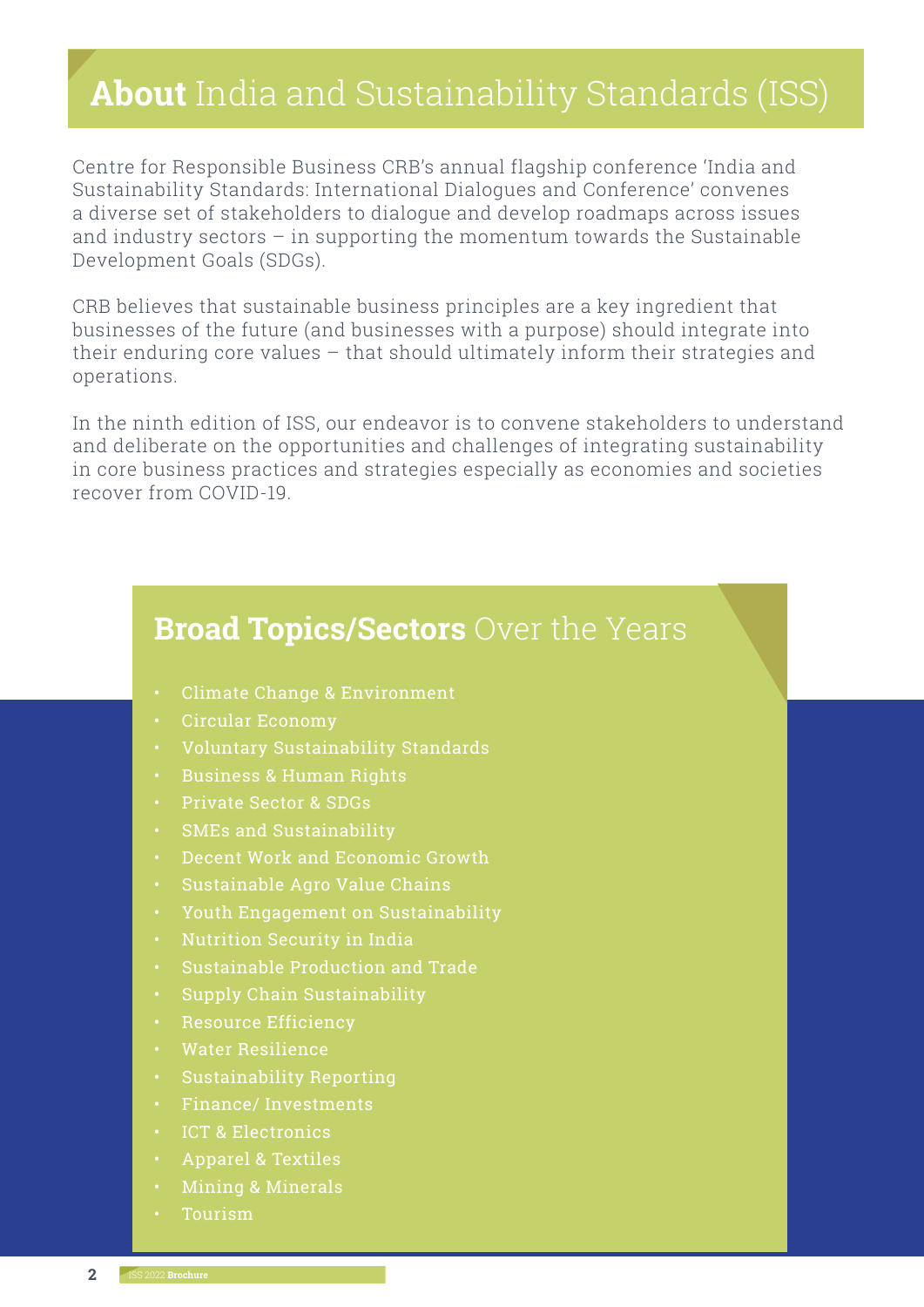# **Lookback** ISS 2021

**CRB's eighth annual conference India and Sustainability Standards 2021 was organised, with the theme - Accelerating and Reinforcing Transformative Change for Societal Resilience. It emphasised on Transformative Change and underlined the need to build Societal Resilience against future shocks like COVID especially given the lurking threats of Climate Change and Biodiversity Loss.**

A diverse set of stakeholders touched a number of complex contemporary topics over the three days of the event, some of them are enumerated here below:

- Addressing climate risks through business commitment and action with special attention towards **SMEs playing a leading role**
- Reducing human-led environmental damages by adopting and promoting **sustainable and circular business models**, including along value chains
- Shaping business strategies and decisions-making by considering the **true value of biodiversity and ecosystem services**
- Creating an ecosystem to nurture **sustainable enterprises** that foster decent work and economic opportunities, attracting sustainable finance and investments
- Addressing inequality and vulnerabilities through effective business and human rights frameworks, building on experiences of the UNGPs and the National Action Plans (NAPs)
- Fostering collaboration and cooperation across stakeholders, geographies, power and institutional structures and systems
- Examining the evolving **role of technology, data and finance** as enablers, thereby reducing the divide they seem to have created

**We had 50+ partner organisations, 250+ speakers, 34 sessions and over 850 delegates attend the 8th edition of the conference.**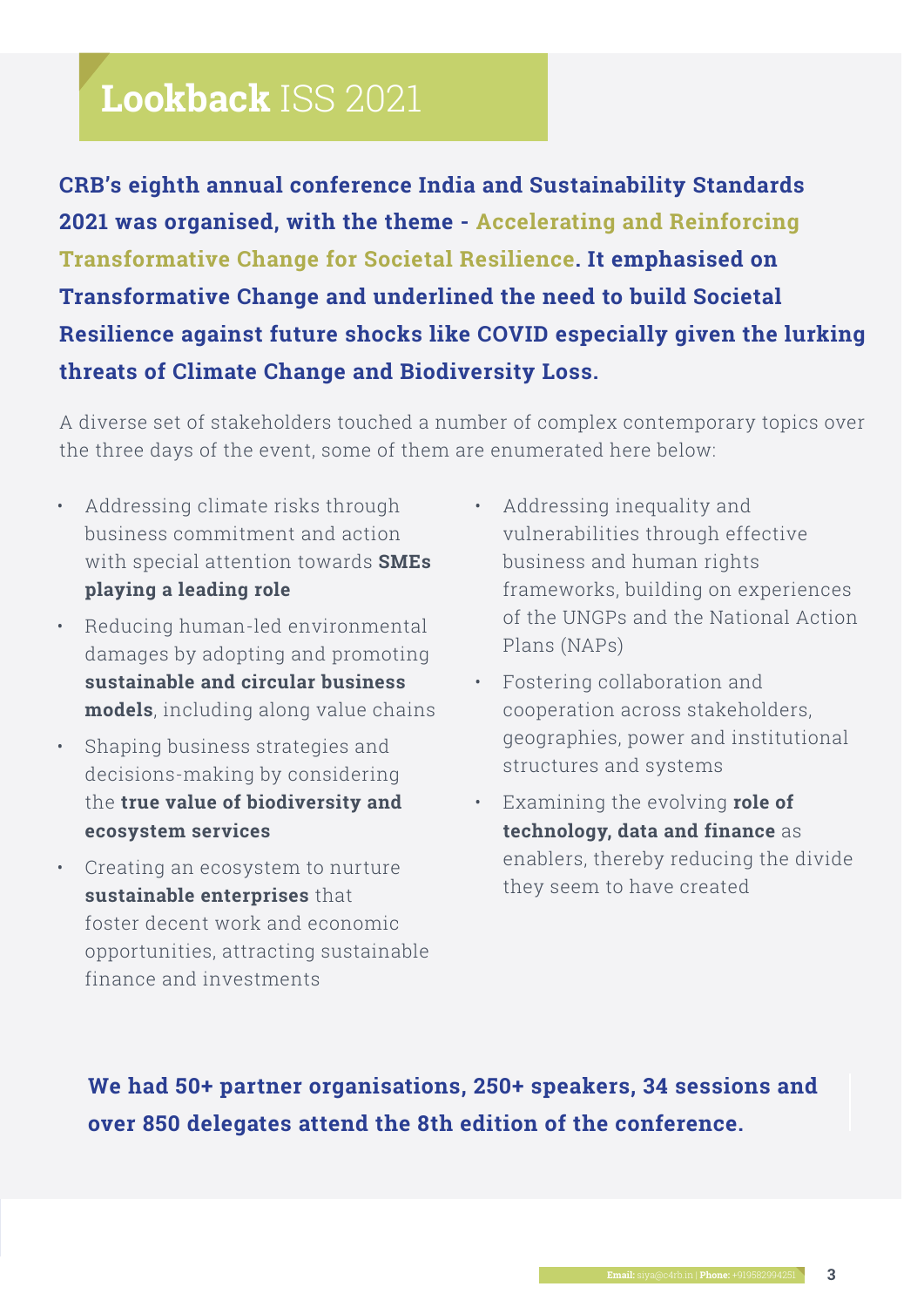# Journey **till date**

Partners Sessions

Participants Speakers



# Overview of **ISS 2022**

**ISS 2022 will be built around a live and interactive agenda , this year the event will be set in a hybrid format, attendees will have the option to join either physically or virtually**

| Day 1 (2nd Nov)                                | Day 2 & 3 (3rd Nov & 4th Nov):                                                                                                     |
|------------------------------------------------|------------------------------------------------------------------------------------------------------------------------------------|
| Inaugural Session<br>Two High Level Pleanaries | Parallel breakout sessions (90 mins<br>each).                                                                                      |
|                                                | On an average about 20-25 sessions<br>on a range of topics aligned to the<br>conference theme are organized over<br>these two days |

#### **ISS 2022 will provide attendees with the opportunity to:**

- Partner and contribute with the most relevant deliberations on responsible business, sustainable practices and CSR regime
- Listen to & meet the best thought leaders, policymakers and business leaders on sustainability from around the world
- Attend nearly 30 sessions on diverse sectors, themes and topics spread over 3 days
- Share your experience, innovations, success stories and best practices to the most relevant audience
- Brand your organization amongst the pioneers of sustainability.
- Contribute towards the development and uptake of responsible business and sustainable development
- Be at the Networking Village to meet hundreds of likeminded people
- Exhibit and showcase your product and services to a large gathering of sustainable & CSR professionals & enthusiastic government officials, corporates.
	- **4** ISS 2022 **Brochure**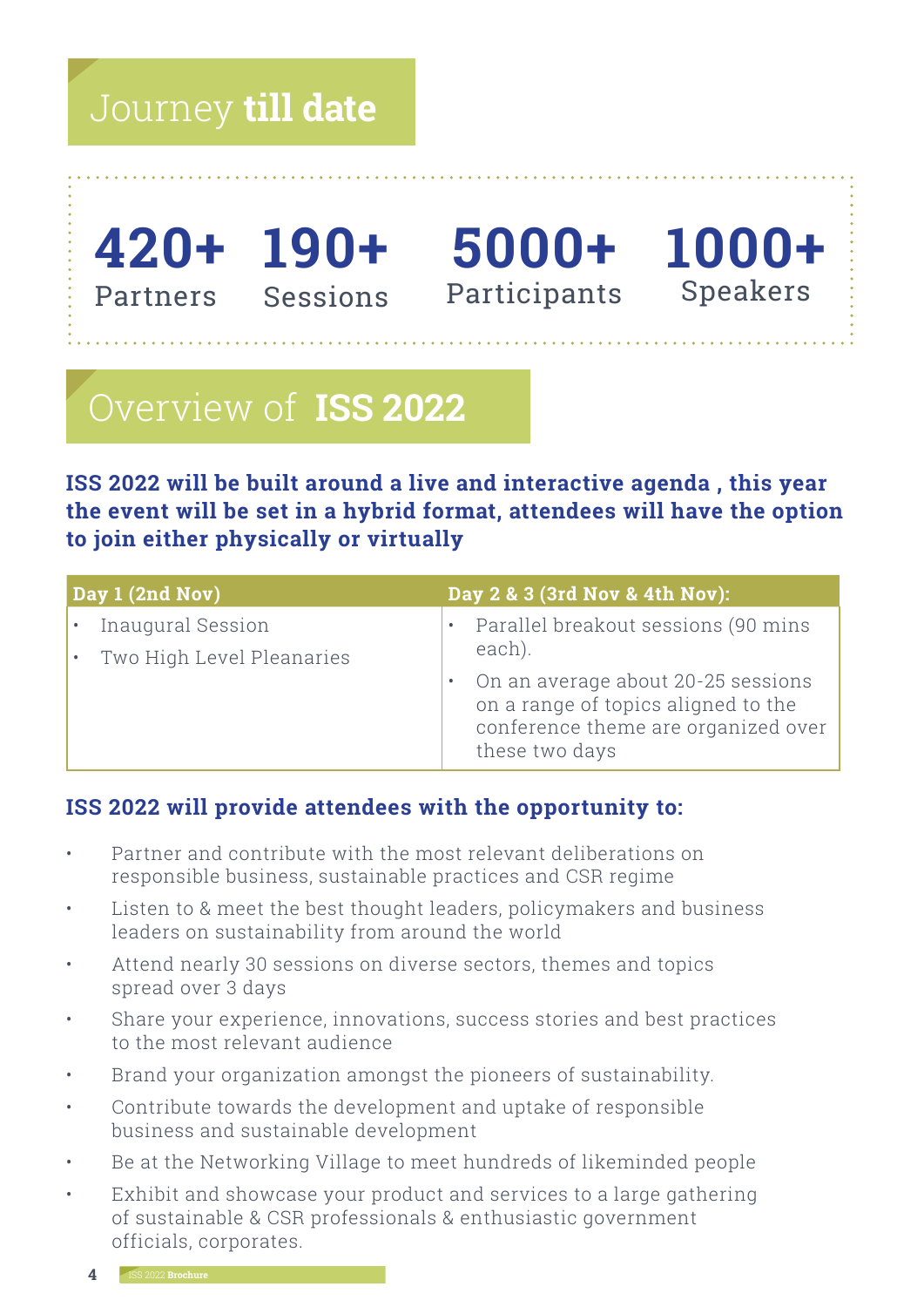# ISS 2022 **Partnership Opportuntities**

#### **LEAD PARTNER**

#### INR 20,00,000\*

- Special invite to the Head of the Organisation to be a speaker on the Inaugural day of the Conference
- Invite senior staff as speakers/panelists in (2) other relevant breakout sessions (3rd Nov or 4th Nov) - each session is of 90 mins duration
- Co-host of (1) 90mins session on either Day 2 or 3 (3rd Nov or 4th Nov)
- Exhibition space (Stall of dimension: 3 mtr X 2 mtr X 3 mtr) in the Networking Village of the Conference, with good visibility and easy access for participants. Availability of adequate space in the Stall for display of publications and resource materials
- Reserved pass for guests and members at the evening events
- (1) Authored or Co-authored Blog
- (1) Full Page Advertisement in ISS2022 Conference booklet
- (2) Linkedin Live interviews
- (1) Article in Post-Conference Report
- (20) Free conference passes for guests and members
- 50% discount on additional conference passes for guests and members
- Distribution of publications in Delegate Kit for all participants
- Full Delegate List name of delegate, designation and organization (without contact details as per CRB Privacy Policy)
- (8) Dedicated social media posts
- (3) Push notifications through the event app
- Branding in publications, handouts, collaterals of the conference (as per the partnership level)
- Branding on conference website and on virtual platform (as per the partnership level)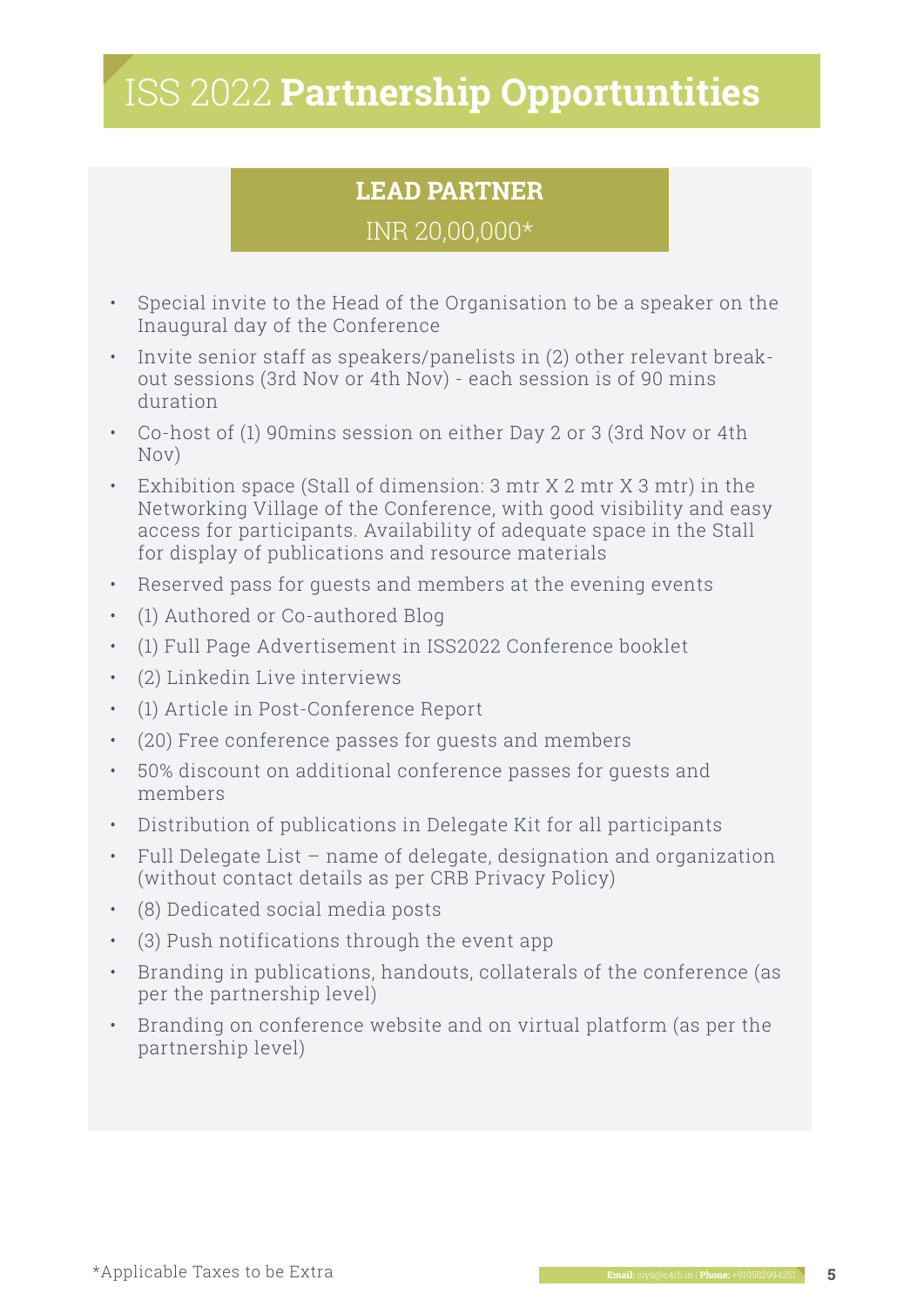#### **PRIME PARTNER**

#### INR 10,00,000\*

- Special invite to the Head of the Organisation to be a speaker in the closing plenary
- Co-host of (1) 90mins session on either Day 2 or 3 (3rd Nov or 4th Nov)
- (1) Speaker slot in a relevant session on either Day 2 or 3 (3rd Nov or 4th Nov)
- (1) Authored or Co-authored Blog
- (1) Half Page Advertisement in ISS2022 Conference booklet
- (1) Linkedin Live interview
- (15) Free conference passes for guests and members
- Reserved pass for guests and members at the evening events
- 50% discount on additional conference passes for guests and members
- Full Delegate List name of delegate, designation and organization (without contact details as per CRB Privacy Policy)
- (6) Dedicated social media posts
- (2) Push notifications through the event app
- Branding in publications, handouts, collaterals of the conference (as per the partnership level)
- Branding on conference website and on virtual platform (as per the partnership level)

#### **HIGH LEVEL PLENARY PARTNER**

#### (INAUGURAL DAY) INR 8,00,000\*

- Co-host of (1) 90mins high level plenary session on the inuagural day (2nd Nov)
- (1) Half Page Advertisement in ISS2022 Conference booklet
- (1) Linkedin Live interview
- (15) Free conference passes for guests and members
- 50% discount on additional conference passes for guests and members
- (4) Dedicated social media posts (pre & post)
- (2) Push notifications through the event app
- Branding in publications, handouts, collaterals of the conference (as per the partnership level)
- Branding on conference website and on virtual platform (as per the partnership level)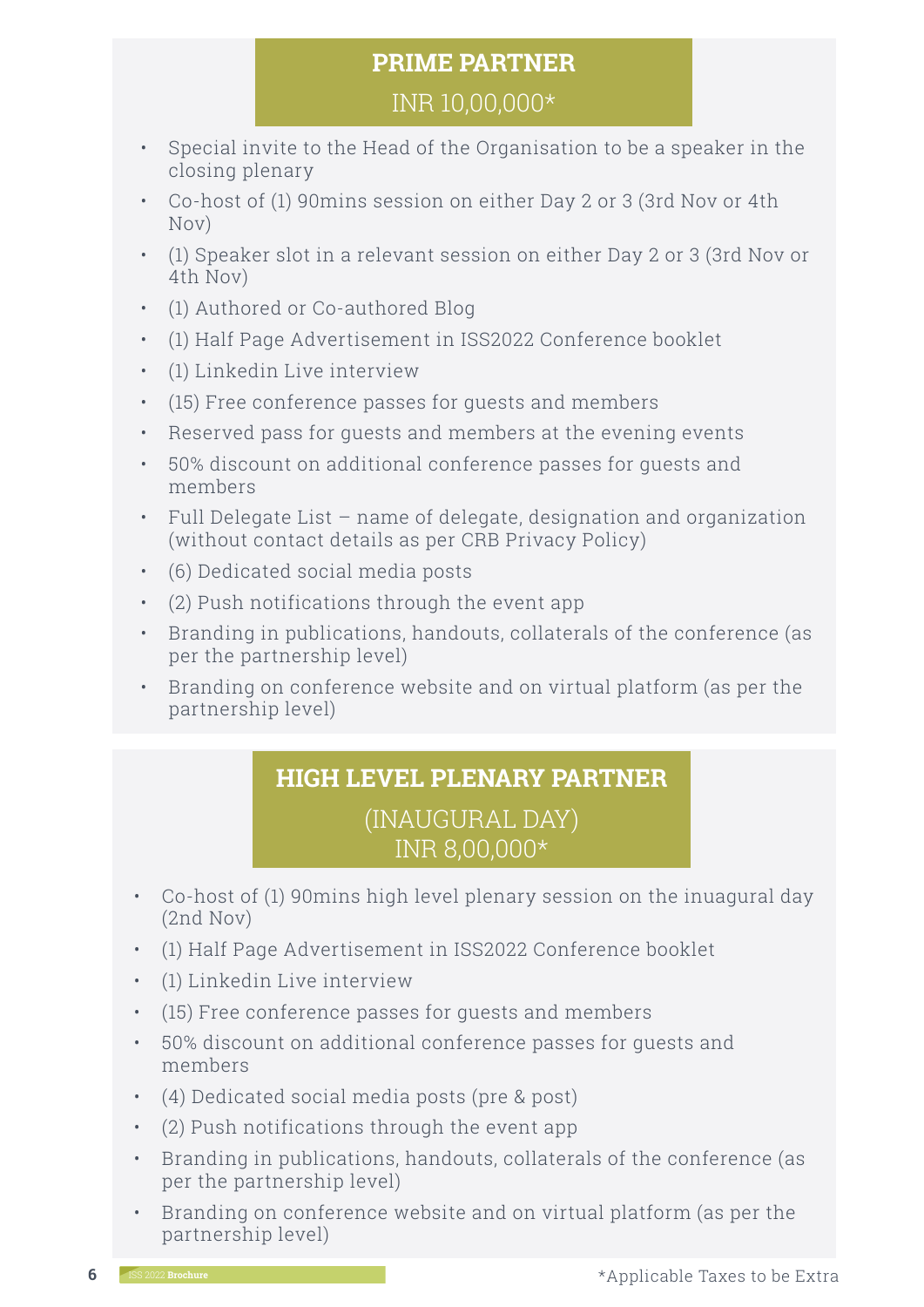#### **SESSSION PARTNER**

INR 6,00,000\*

- Co-host of (1) 90mins session on either Day 2 or 3 (3rd Nov or 4th Nov)
- (1) Half Page Advertisement in ISS2022 Conference booklet
- (1) Linkedin Live interview
- (10) Free conference passes for guests and members
- 50% discount on additional conference passes for guests and members
- (4) Dedicated social media posts
- (2) Push notifications through the event app
- Branding in publications, handouts, collaterals of the conference (as per the partnership level)
- Branding on conference website and on virtual platform (as per the partnership level)

#### **ASSOCIATE PARTNER**

#### INR 3,00,000\*

- (1) Speaker slot in a relevant session on either Day 2 or 3 (3rd Nov or 4th Nov)
- (10) Free conference passes for guests and members
- (2) Dedicated social media posts
- (1) Push notification through the event app
- Branding in publications, handouts, collaterals of the conference (as per the partnership level)
- Branding on conference website and on virtual platform (as per the partnership level)

#### **CONFERENCE SUPPORT PARTNER** INR 1,00,000\*

- (5) Free conference passes for guests and members
- (1) Dedicated social media post
- Branding in publications, handouts, collaterals of the conference (as per the partnership level)
- Branding on conference website and on virtual platform (as per the partnership level)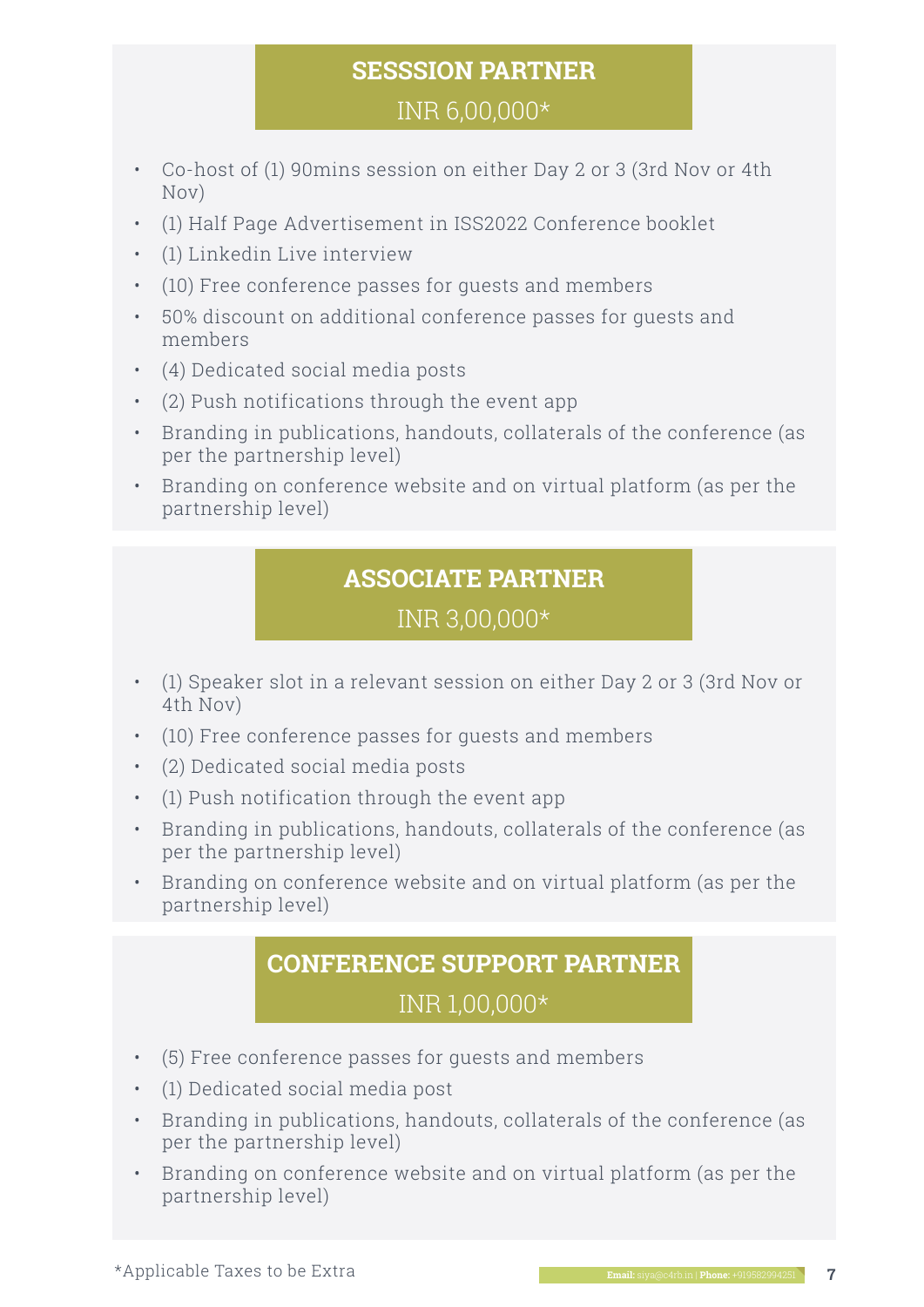#### **STALL AT NETWORKING VILLAGE**  INR 1,50,000\*

- Exhibition space (Stall of dimension: 3 mtr X 2 mtr X 3 mtr) in the Networking Village of the Conference, with good visibility and easy access for participants. Availability of adequate space in the Stall for display of publications and resource materials
- (5) Free conference passes for guests and members
- (1) Dedicated social media post
- Branding in publications, handouts, collaterals of the conference (as per the partnership level)
- Branding on conference website and on virtual platform (as per the partnership level)